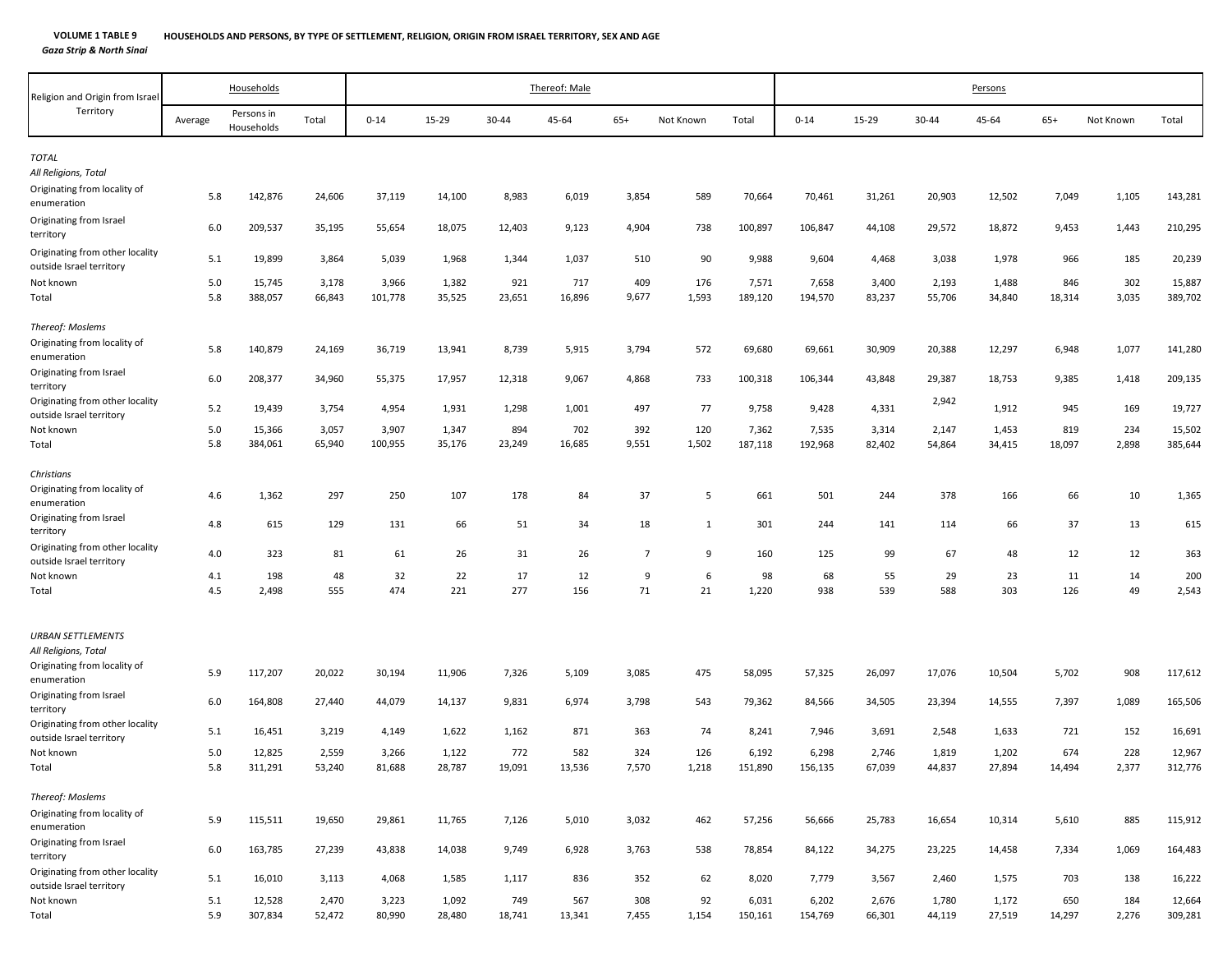| EL-ARISH<br>All Religions, Total                                         |            |               |              |              |           |           |           |           |                |              |              |              |              |           |           |                |               |
|--------------------------------------------------------------------------|------------|---------------|--------------|--------------|-----------|-----------|-----------|-----------|----------------|--------------|--------------|--------------|--------------|-----------|-----------|----------------|---------------|
| Originating from locality of<br>enumeration                              | 5.6        | 20,693        | 3,669        | 5,019        | 1,977     | 1,482     | 1,033     | 459       | 123            | 10,093       | 9,570        | 4,722        | 3,229        | 2,061     | 900       | 227            | 20,709        |
| Originating from Israel<br>territory                                     | 5.6        | 3,045         | 539          | 813          | 270       | 263       | 114       | 59        | 11             | 1,530        | 1,551        | 624          | 514          | 226       | 97        | 33             | 3,045         |
| Originating from other locality<br>outside Israel territory              | 4.5        | 4,722         | 1,054        | 1,171        | 439       | 511       | 320       | 47        | 24             | 2,512        | 2,228        | 1,018        | 909          | 441       | 104       | 51             | 4,751         |
| Not known                                                                | 4.7        | 1,455         | 309          | 340          | 155       | 131       | 93        | 18        | 22             | 759          | 656          | 345          | 248          | 140       | 41        | 38             | 1,468         |
| Total                                                                    | 5.4        | 29,915        | 5,571        | 7,343        | 2,841     | 2,387     | 1,560     | 583       | 180            | 14,894       | 14,005       | 6,709        | 4,900        | 2,868     | 1,142     | 349            | 29,973        |
| Thereof: Moslems                                                         |            |               |              |              |           |           |           |           |                |              |              |              |              |           |           |                |               |
| Originating from locality of<br>enumeration                              | 5.6        | 20,606        | 3,650        | 4,997        | 1,973     | 1,472     | 1,023     | 456       | 121            | 10,042       | 9,534        | 4,704        | 3,216        | 2,049     | 895       | 224            | 20,622        |
| Originating from Israel<br>territory                                     | 5.7        | 3,034         | 536          | 808          | 269       | 262       | 113       | 59        | 11             | 1,522        | 1,546        | 623          | 511          | 225       | 97        | 32             | 3,034         |
| Originating from other locality<br>outside Israel territory              | 4.5        | 4,582         | 1,019        | 1,146        | 422       | 490       | 305       | 46        | 20             | 2,429        | 2,177        | 981          | 877          | 424       | 103       | 46             | 4,608         |
| Not known                                                                | 4.7        | 1,384         | 292          | 331          | 148       | 125       | 91        | 12        | 19             | 726          | 630          | 329          | 238          | 135       | 34        | 31             | 1,397         |
| Total                                                                    | 5.4        | 29,606        | 5,497        | 7,282        | 2,812     | 2,349     | 1,532     | 573       | 171            | 14,719       | 13,887       | 6,637        | 4,842        | 2,833     | 1,129     | 333            | 29,661        |
| RAFAH - TOTAL                                                            |            |               |              |              |           |           |           |           |                |              |              |              |              |           |           |                |               |
| All Religions, Total<br>Originating from locality of                     |            |               |              |              |           |           |           |           |                |              |              |              |              |           |           |                |               |
| enumeration                                                              | 5.8        | 6,638         | 1,149        | 1,828        | 642       | 387       | 261       | 161       | 30             | 3,309        | 3,544        | 1,402        | 943          | 510       | 276       | 76             | 6,751         |
| Originating from Israel                                                  | $6.2$      | 38,066        | 6,096        | 10,394       | 3,146     | 2,075     | 1,606     | 819       | 136            | 18,176       | 19,852       | 7,930        | 5,186        | 3,336     | 1,584     | 285            | 38,173        |
| territory<br>Originating from other locality<br>outside Israel territory | 5.9        | 2,610         | 445          | 677          | 213       | 147       | 105       | 70        | 11             | 1,223        | 1,344        | 530          | 370          | 224       | 128       | 22             | 2,618         |
| Not known                                                                | 5.2        | 2,244         | 432          | 613          | 170       | 134       | 88        | 62        | 12             | 1,079        | 1,168        | 451          | 311          | 186       | 113       | 41             | 2,270         |
| Total                                                                    | 6.1        | 49,558        | 8,122        | 13,512       | 4,171     | 2,743     | 2,060     | 1,112     | 189            | 23,787       | 25,908       | 10,313       | 6,810        | 4,256     | 2,101     | 424            | 49,812        |
| Thereof: Moslems                                                         |            |               |              |              |           |           |           |           |                |              |              |              |              |           |           |                |               |
| Originating from locality of<br>enumeration                              | 5.8        | 6,610         | 1,144        | 1,820        | 641       | 385       | 261       | 159       | 30             | 3,296        | 3,524        | 1,400        | 939          | 510       | 274       | 76             | 6,723         |
| Originating from Israel<br>territory                                     | 6.2        | 37,947        | 6,076        | 10,365       | 3,136     | 2,071     | 1,600     | 813       | 133            | 18,118       | 19,798       | 7,909        | 5,172        | 3,324     | 1,574     | 277            | 38,054        |
| Originating from other locality<br>outside Israel territory              | 5.9        | 2,595         | 441          | 674          | 212       | 147       | 104       | 70        | 11             | 1,218        | 1,337        | 526          | 369          | 222       | 127       | 22             | 2,603         |
| Not known                                                                | 5.2        | 2,236         | 428          | 611          | 169       | 133       | 87        | 62        | 9              | 1,071        | 1,164        | 448          | 310          | 185       | 113       | 38             | 2,258         |
| Total                                                                    | 6.1        | 49,388        | 8,089        | 13,470       | 4,158     | 2,736     | 2,052     | 1,104     | 183            | 23,703       | 25,823       | 10,283       | 6,790        | 4,241     | 2,088     | 413            | 49,638        |
| RAFAH EXCLUDING REFUGEE<br>CAMP                                          |            |               |              |              |           |           |           |           |                |              |              |              |              |           |           |                |               |
| All Religions, Total<br>Originating from locality of                     |            |               |              |              |           |           |           |           |                |              |              |              |              |           |           |                |               |
| enumeration                                                              | 5.9        | 5,437         | 919          | 1,504        | 510       | 322       | 223       | 130       | 23             | 2,712        | 2,921        | 1,131        | 793          | 420       | 228       | 57             | 5,550         |
| Originating from Israel<br>territory                                     | 5.2        | 3,647         | 707          | 995          | 334       | 226       | 153       | 100       | 14             | 1,822        | 1,905        | 771          | 544          | 320       | 182       | 27             | 3,749         |
| Originating from other locality<br>outside Israel territory              | 5.7        | 758           | 134          | 209          | 63        | 40        | 32        | 22        | $\overline{2}$ | 368          | 401          | 151          | 101          | 68        | 38        | $\overline{7}$ | 766           |
| Not known<br>Total                                                       | 5.0<br>5.6 | 721<br>10,563 | 143<br>1,903 | 205<br>2,913 | 53<br>960 | 42<br>630 | 27<br>435 | 23<br>275 | 5<br>44        | 355<br>5,257 | 386<br>5,613 | 147<br>2,200 | 101<br>1,539 | 56<br>864 | 43<br>491 | 14<br>105      | 747<br>10,812 |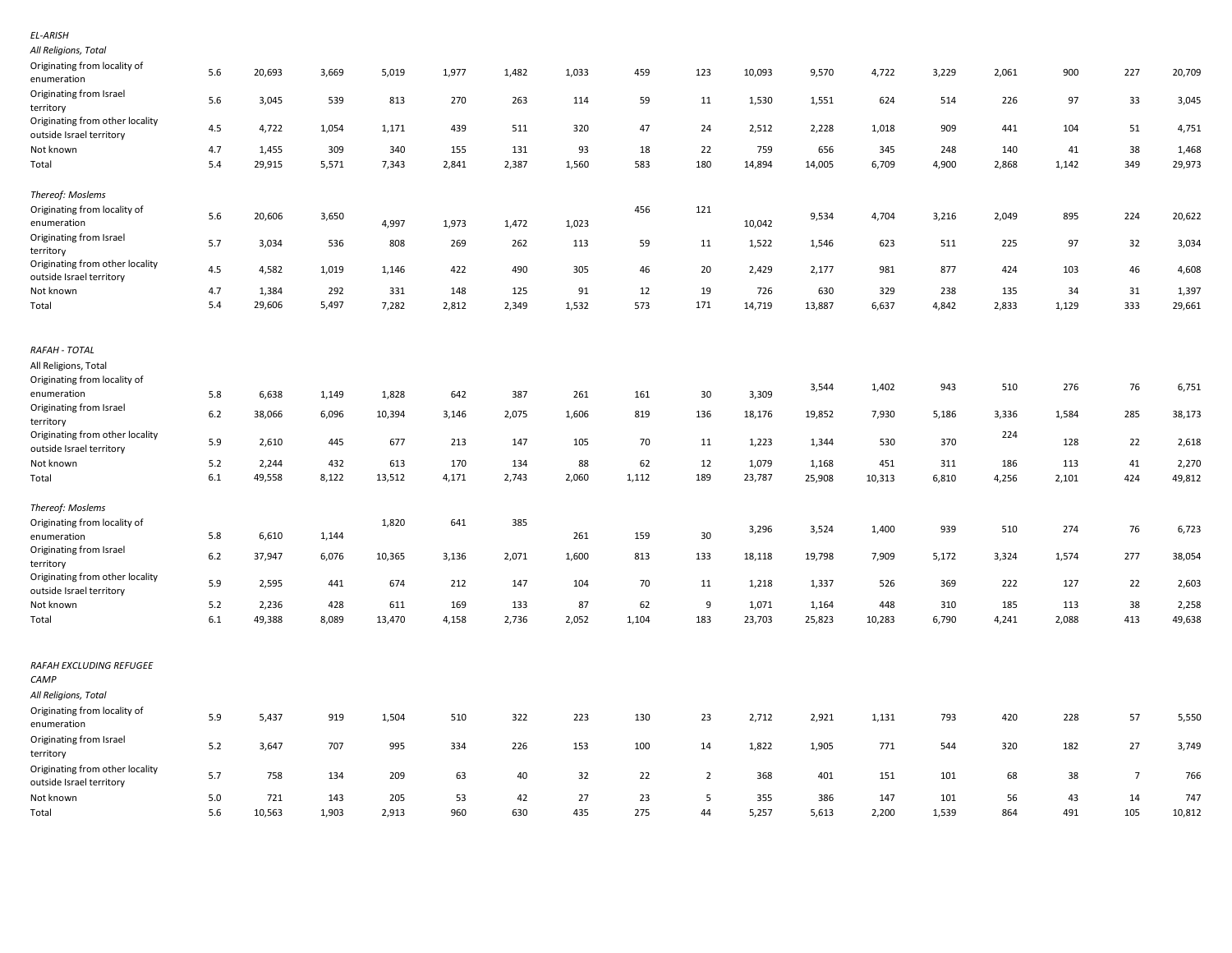| Thereof: Moslems                                            |       |        |       |        |       |       |       |       |                         |        |        |        |       |       |       |                |        |
|-------------------------------------------------------------|-------|--------|-------|--------|-------|-------|-------|-------|-------------------------|--------|--------|--------|-------|-------|-------|----------------|--------|
| Originating from locality of<br>enumeration                 | 5.9   | 5,422  | 917   | 1,502  | 510   | 320   | 223   | 130   | 23                      | 2,708  | 2,910  | 1,130  | 790   | 420   | 228   | 57             | 5,535  |
| Originating from Israel<br>territory                        | 5.1   | 3,618  | 704   | 986    | 330   | 225   | 153   | 99    | 13                      | 1,806  | 1,888  | 766    | 539   | 320   | 181   | 26             | 3,720  |
| Originating from other locality                             | 5.7   | 757    | 133   | 209    | 63    | 40    | 32    | 22    | $\overline{2}$          | 368    | 401    | 151    | 101   | 67    | 38    | $\overline{7}$ | 765    |
| outside Israel territory                                    |       |        |       |        |       |       |       |       |                         |        |        |        |       |       |       |                |        |
| Not known                                                   | 5.1   | 715    | 141   | 203    | 53    | 41    | 26    | 23    | $\overline{\mathbf{3}}$ | 349    | 382    | 145    | 100   | 55    | 43    | 12             | 737    |
| Total                                                       | 5.5   | 10,512 | 1,895 | 2,900  | 956   | 626   | 434   | 274   | 41                      | 5,231  | 5,581  | 2,192  | 1,530 | 862   | 490   | 102            | 10,757 |
| RAFAH REFUGEE CAMP                                          |       |        |       |        |       |       |       |       |                         |        |        |        |       |       |       |                |        |
| All Religions, Total                                        |       |        |       |        |       |       |       |       |                         |        |        |        |       |       |       |                |        |
| Originating from locality of<br>enumeration                 | 5.2   | 1,201  | 230   | 324    | 132   | 65    | 38    | 31    | $\overline{7}$          | 597    | 623    | 271    | 150   | 90    | 48    | 19             | 1,201  |
| Originating from Israel<br>territory                        | 6.4   | 34,419 | 5,389 | 9,399  | 2,812 | 1,849 | 1,453 | 719   | 122                     | 16,354 | 17,947 | 7,159  | 4,642 | 3,016 | 1,402 | 258            | 34,424 |
| Originating from other locality<br>outside Israel territory | 6.0   | 1,852  | 311   | 468    | 150   | 107   | 73    | 48    | 9                       | 855    | 943    | 379    | 269   | 156   | 90    | 15             | 1,852  |
| Not known                                                   | 5.3   | 1,523  | 289   | 408    | 117   | 92    | 61    | 39    | $\overline{7}$          | 724    | 782    | 304    | 210   | 130   | 70    | 27             | 1,523  |
| Total                                                       | 6.3   | 38,995 | 6,219 | 10599  | 3,211 | 2,113 | 1,625 | 837   | 145                     | 18,530 | 20,295 | 8,113  | 5,271 | 3,392 | 1,610 | 319            | 39,000 |
| Thereof: Moslems                                            |       |        |       |        |       |       |       |       |                         |        |        |        |       |       |       |                |        |
| Originating from locality of                                | 5.2   | 1,188  | 227   | 318    | 131   | 65    | 38    | 29    | $\overline{7}$          | 588    | 614    | 270    | 149   | 90    | 46    | 19             | 1,188  |
| enumeration                                                 |       |        |       |        |       |       |       |       |                         |        |        |        |       |       |       |                |        |
| Originating from Israel<br>territory                        | 6.4   | 34,329 | 5,372 | 9,379  | 2,806 | 1,846 | 1,447 | 714   | 120                     | 16,312 | 17,910 | 7,143  | 4,633 | 3,004 | 1,393 | 251            | 34,334 |
| Originating from other locality<br>outside Israel territory | 6.0   | 1,838  | 308   | 465    | 149   | 107   | 72    | 48    | 9                       | 850    | 936    | 375    | 268   | 155   | 89    | 15             | 1,838  |
| Not known                                                   | 5.3   | 1,521  | 287   | 408    | 116   | 92    | 61    | 39    | 6                       | 722    | 782    | 303    | 210   | 130   | 70    | 26             | 1,521  |
| Total                                                       | 6.3   | 38,876 | 6,194 | 10,570 | 3,202 | 2,110 | 1,618 | 830   | 142                     | 18,472 | 20,242 | 8,091  | 5,260 | 3,379 | 1,598 | 311            | 38,881 |
| KHAN YUNIS TOTAL                                            |       |        |       |        |       |       |       |       |                         |        |        |        |       |       |       |                |        |
| All Religions, Total                                        |       |        |       |        |       |       |       |       |                         |        |        |        |       |       |       |                |        |
| Originating from locality of                                |       |        |       |        |       |       |       |       |                         |        |        |        |       |       |       |                |        |
| enumeration                                                 | 5.7   | 19,627 | 3,466 | 5,170  | 1,773 | 1,199 | 868   | 524   | 52                      | 9,586  | 9,802  | 4,119  | 2,930 | 1,780 | 957   | 104            | 19,692 |
| Originating from Israel                                     |       |        |       |        |       |       |       |       |                         |        |        |        |       |       |       |                |        |
| territory                                                   | 5.7   | 28,722 | 5,020 | 7,513  | 2,243 | 1,593 | 1,264 | 744   | 105                     | 13,462 | 14,591 | 5,837  | 4,054 | 2,700 | 1,426 | 213            | 28,821 |
| Originating from other locality<br>outside Israel territory | 5.1   | 2,223  | 437   | 545    | 207   | 125   | 94    | 75    | 14                      | 1,060  | 1,061  | 498    | 318   | 211   | 142   | 23             | 2,253  |
| Not known                                                   | $5.0$ | 2,217  | 442   | 567    | 168   | 118   | 86    | 52    | 39                      | 1,030  | 1,104  | 457    | 289   | 204   | 119   | 58             | 2,231  |
| Total                                                       | 5.6   | 52,789 | 9,365 | 13,795 | 4,391 | 3,035 | 2,312 | 1,395 | 210                     | 25,138 | 26,558 | 10,911 | 7,591 | 4,895 | 2,644 | 398            | 52,997 |
| Thereof: Moslems                                            |       |        |       |        |       |       |       |       |                         |        |        |        |       |       |       |                |        |
| Originating from locality of                                |       |        |       | 5,069  | 1,754 | 1,119 | 864   |       |                         | 9,369  | 9,601  | 4,088  | 2,765 | 1,772 | 941   | 104            | 19,271 |
| enumeration                                                 | 5.7   | 19,206 | 3,361 |        |       |       |       | 511   | 52                      |        |        |        |       |       |       |                |        |
| Originating from Israel                                     | 5.7   | 28,656 | 5,005 | 7,498  | 2,239 | 1,588 | 1,263 | 740   | 104                     | 13,432 | 14,564 | 5,827  | 4,046 | 2,692 | 1,418 | 208            | 28,755 |
| territory                                                   |       |        |       |        |       |       |       |       |                         |        |        |        |       |       |       |                |        |
| Originating from other locality<br>outside Israel territory | 5.1   | 2,192  | 431   | 541    | 205   | 121   | 93    | 72    | 11                      | 1,043  | 1,053  | 488    | 311   | 208   | 139   | 20             | 2,219  |
| Not known                                                   | 5.1   | 2,155  | 419   | 561    | 162   | 114   | 85    | 51    | 23                      | 996    | 1,094  | 439    | 279   | 202   | 117   | 38             | 2,169  |
| Total                                                       | 5.7   | 52,209 | 9,216 | 13,669 | 4,360 | 2,942 | 2,305 | 1,374 | 190                     | 24,840 | 26,312 | 10,842 | 7,401 | 4,874 | 2,615 | 370            | 52,414 |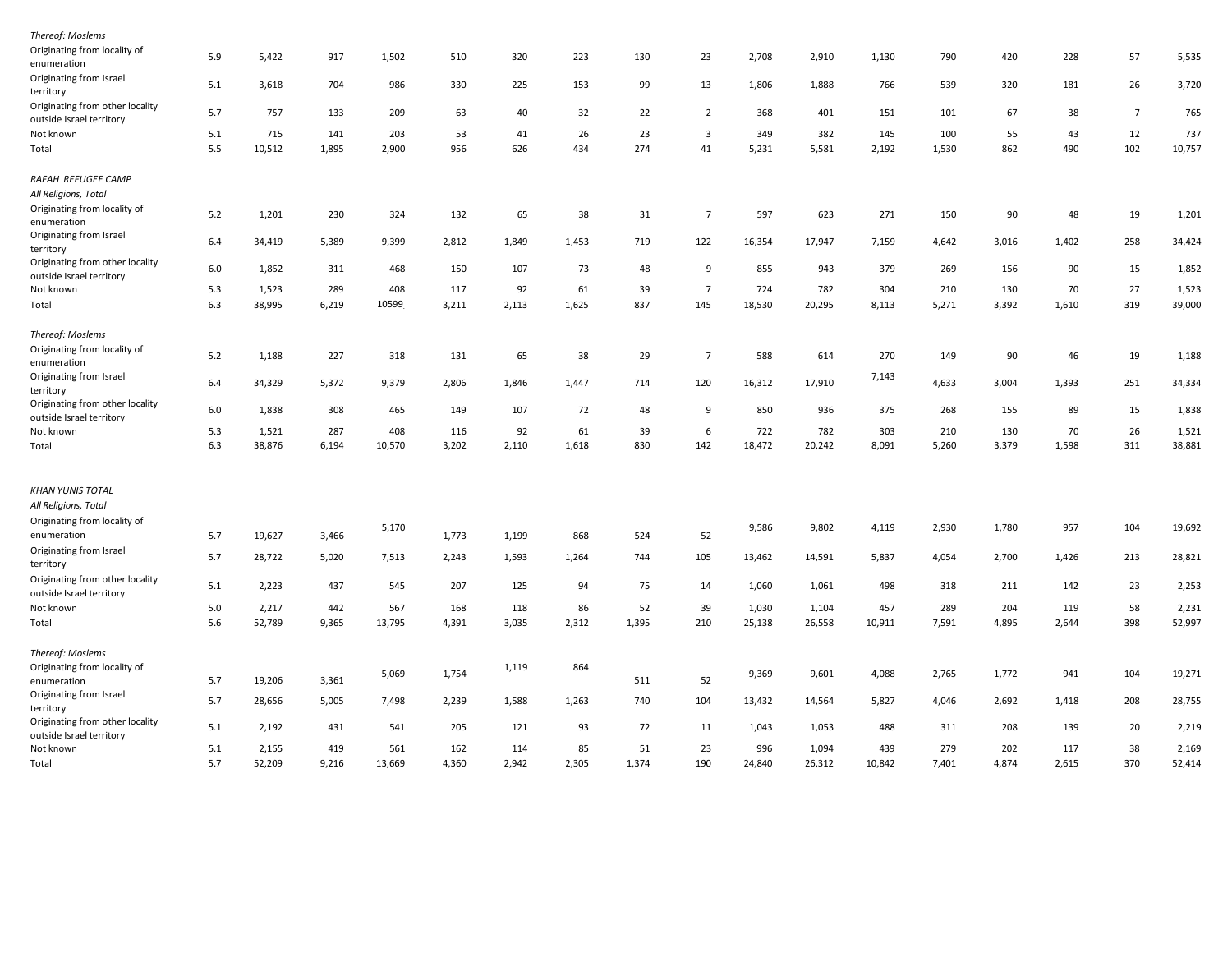| <b>REFUGEE CAMP</b>                                         |     |        |       |       |       |       |       |     |                |        |        |       |       |       |       |                |        |
|-------------------------------------------------------------|-----|--------|-------|-------|-------|-------|-------|-----|----------------|--------|--------|-------|-------|-------|-------|----------------|--------|
| All Religions, Total                                        |     |        |       |       |       |       |       |     |                |        |        |       |       |       |       |                |        |
| Originating from locality of<br>enumeration                 | 5.8 | 17,901 | 3,090 | 4,715 | 1,641 | 1,080 | 802   | 479 | 43             | 8,760  | 8,943  | 3,773 | 2,634 | 1,642 | 878   | 89             | 17,959 |
| Originating from Israel<br>territory                        | 5.5 | 8,911  | 1,620 | 2,180 | 854   | 533   | 404   | 239 | 30             | 4,240  | 4,311  | 2,025 | 1,282 | 831   | 437   | 62             | 8,948  |
| Originating from other locality<br>outside Israel territory | 5.4 | 1,553  | 288   | 383   | 153   | 94    | 68    | 48  | 10             | 756    | 737    | 351   | 230   | 144   | 94    | 18             | 1,574  |
| Not known                                                   | 4.7 | 1,041  | 223   | 274   | 96    | 59    | 35    | 20  | 27             | 511    | 491    | 234   | 138   | 89    | 49    | 40             | 1,041  |
| Total                                                       | 5.6 | 29,406 | 5,221 | 7,552 | 2,744 | 1,766 | 1,309 | 786 | 110            | 14,267 | 14,482 | 6,383 | 4,284 | 2,706 | 1,458 | 209            | 29,522 |
| Thereof: Moslems                                            |     |        |       |       |       |       |       |     |                |        |        |       |       |       |       |                |        |
| Originating from locality of                                |     |        |       |       |       |       |       |     |                |        | 8,787  | 3,745 | 2,513 | 1,634 | 869   | 89             | 17,637 |
| enumeration                                                 | 5.8 | 17,579 | 3,015 | 4,637 | 1,624 | 1,022 | 798   | 472 | 43             | 8,596  |        |       |       |       |       |                |        |
| Originating from Israel<br>territory                        | 5.5 | 8,868  | 1,612 | 2,176 | 851   | 530   | 403   | 230 | 29             | 4,219  | 4,292  | 2,019 | 1,277 | 827   | 432   | 58             | 8,905  |
| Originating from other locality<br>outside Israel territory | 5.4 | 1,522  | 282   | 379   | 151   | 90    | 67    | 46  | 8              | 741    | 729    | 342   | 223   | 141   | 92    | 16             | 1,543  |
| Not known                                                   | 4.9 | 992    | 208   | 262   | 91    | 57    | 34    | 25  | 19             | 488    | 481    | 219   | 130   | 87    | 47    | 28             | 992    |
| Total                                                       | 5.7 | 28,961 | 5,117 | 7,454 | 2,717 | 1,699 | 1,302 | 773 | 99             | 14,044 | 14,289 | 6,325 | 4,143 | 2,689 | 1,440 | 191            | 29,077 |
| <b>KHAN YUNIS REFUGEE CAMP</b><br>All Religions, Total      |     |        |       |       |       |       |       |     |                |        |        |       |       |       |       |                |        |
| Originating from locality of<br>enumeration                 | 4.6 | 1,726  | 376   | 455   | 132   | 119   | 66    | 45  | 9              | 826    | 859    | 346   | 296   | 138   | 79    | 15             | 1,733  |
| Originating from Israel<br>territory                        | 5.8 | 19,811 | 3,400 | 5,333 | 1,389 | 1,060 | 860   | 505 | 75             | 9,222  | 10,280 | 3,812 | 2,772 | 1,869 | 989   | 151            | 19,873 |
| Originating from other locality<br>outside Israel territory | 4.5 | 670    | 149   | 162   | 54    | 31    | 26    | 27  | $\overline{4}$ | 304    | 324    | 147   | 88    | 67    | 48    | 5              | 679    |
| Not known                                                   | 5.4 | 1,176  | 219   | 293   | 72    | 59    | 51    | 32  | 12             | 519    | 613    | 223   | 151   | 115   | 70    | 18             | 1,150  |
| Total                                                       | 5.6 | 23,383 | 4,144 | 6,243 | 1,647 | 1,269 | 1,003 | 609 | 100            | 10,871 | 12,076 | 4,528 | 3,307 | 2,189 | 1,186 | 189            | 23,475 |
| Thereof: Moslems                                            |     |        |       |       |       |       |       |     |                |        |        |       |       |       |       |                |        |
| Originating from locality of<br>enumeration                 | 4.7 | 1,627  | 346   | 432   | 130   | 97    | 66    | 39  | 9              | 773    | 814    | 343   | 252   | 138   | 72    | 15             | 1,634  |
| Originating from Israel<br>territory                        | 5.8 | 19,788 | 3,393 | 5,328 | 1,388 | 1,058 | 860   | 504 | 75             | 9,213  | 10,272 | 3,808 | 2,769 | 1,865 | 986   | 150            | 19,850 |
| Originating from other locality<br>outside Israel territory | 4.5 | 670    | 149   | 162   | 54    | 31    | 26    | 26  | 3              | 302    | 324    | 146   | 88    | 67    | 47    | $\overline{4}$ | 676    |
| Not known                                                   | 5.5 | 1,163  | 211   | 293   | 71    | 57    | 51    | 32  | $\overline{4}$ | 508    | 613    | 220   | 149   | 115   | 70    | 10             | 1,177  |
| Total                                                       | 5.7 | 23,248 | 4,099 | 6,215 | 1,643 | 1,243 | 1,003 | 601 | 91             | 10,796 | 12,023 | 4,517 | 3,258 | 2,185 | 1,175 | 179            | 23,337 |
| DEIR EL BALAH TOTAL                                         |     |        |       |       |       |       |       |     |                |        |        |       |       |       |       |                |        |
| All Religions, Total                                        |     |        |       |       |       |       |       |     |                |        |        |       |       |       |       |                |        |
| Originating from locality of<br>enumeration                 | 5.8 | 5,400  | 925   | 1,335 | 526   | 333   | 214   | 151 | 36             | 2,595  | 2,610  | 1,194 | 832   | 419   | 272   | 73             | 5,400  |
| Originating from Israel<br>territory                        | 5.8 | 11,103 | 1,928 | 2,696 | 995   | 611   | 550   | 279 | 52             | 5,183  | 5,364  | 2,445 | 1,544 | 1,090 | 558   | 102            | 11,103 |
| Originating from other locality<br>outside Israel territory | 5.0 | 642    | 129   | 146   | 62    | 34    | 28    | 20  | 3              | 293    | 294    | 146   | 86    | 73    | 37    | 6              | 642    |
| Not known                                                   | 5.3 | 973    | 183   | 249   | 82    | 56    | 49    | 27  | 12             | 475    | 474    | 192   | 143   | 90    | 60    | 14             | 973    |
| Total                                                       | 5.7 | 18,118 | 3,165 | 4,426 | 1,665 | 1,034 | 841   | 477 | 103            | 8,546  | 8,742  | 3,977 | 2,605 | 1,672 | 927   | 195            | 18,118 |

*KHAN YUNIS EXCLUDING*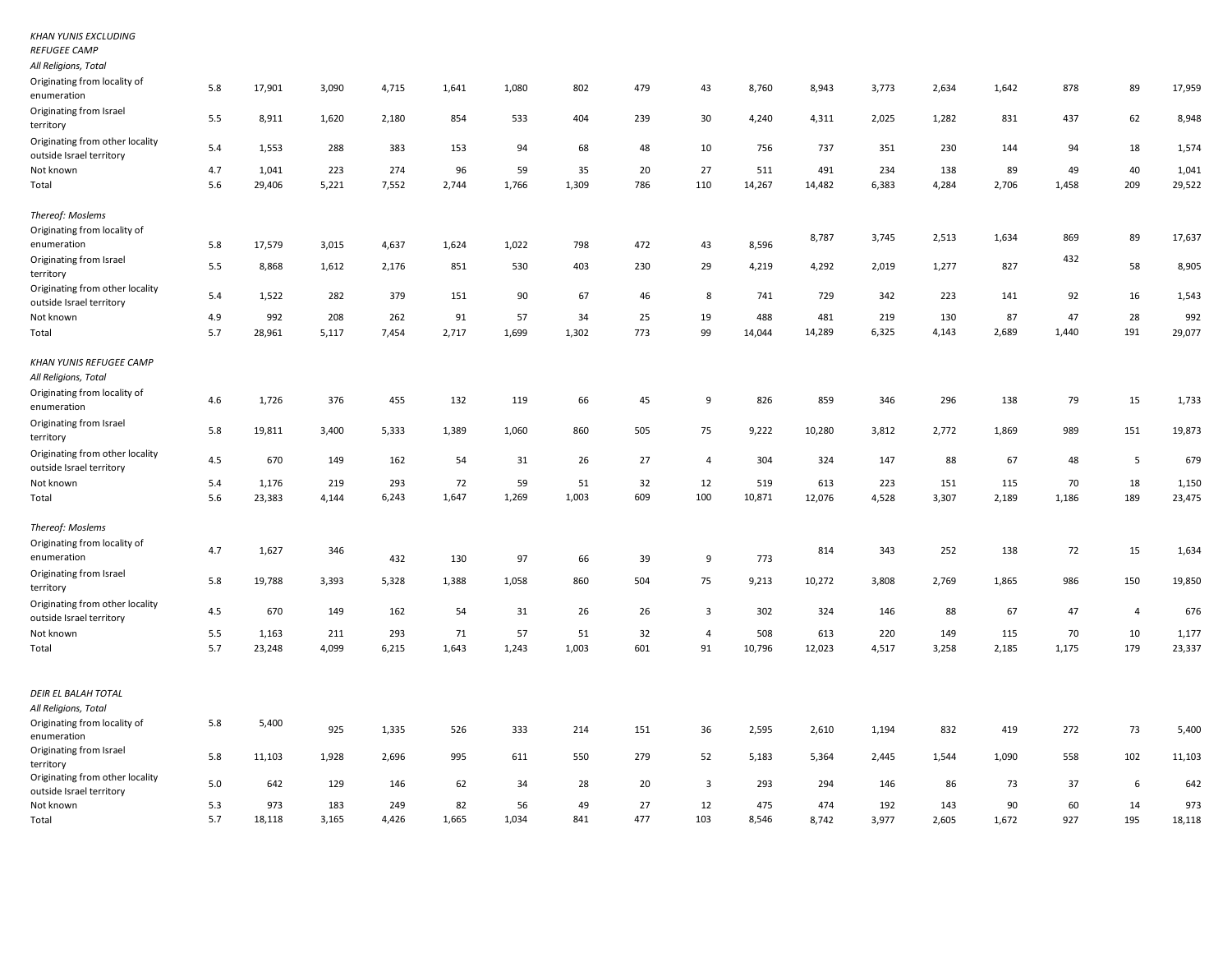| Thereof: Moslems                                            |       |        |       |       |       |       |                |     |                         |       |       |       |       |       |     |                         |        |
|-------------------------------------------------------------|-------|--------|-------|-------|-------|-------|----------------|-----|-------------------------|-------|-------|-------|-------|-------|-----|-------------------------|--------|
| Originating from locality of<br>enumeration                 | 5.9   | 5,330  | 911   | 1,321 | 522   | 325   | 213            | 150 | 28                      | 2,559 | 2,583 | 1,182 | 816   | 418   | 270 | 61                      | 5,330  |
| Originating from Israel<br>territory                        | 5.8   | 11,049 | 1,919 | 2,677 | 989   | 608   | 550            | 277 | 51                      | 5,152 | 5,338 | 2,431 | 1,537 | 1,087 | 555 | 101                     | 11,049 |
| Originating from other locality<br>outside Israel territory | 5.0   | 639    | 128   | 146   | 62    | 34    | 28             | 19  | $\overline{\mathbf{3}}$ | 292   | 294   | 145   | 86    | 72    | 36  | $\,$ 6                  | 639    |
| Not known                                                   | 5.5   | 953    | 174   | 249   | 79    | 54    | 49             | 26  | 5                       | 462   | 471   | 186   | 141   | 89    | 59  | $\overline{7}$          | 953    |
| Total                                                       | 5.7   | 17,971 | 3,132 | 4,393 | 1,652 | 1,021 | 840            | 472 | 87                      | 8,465 | 8,686 | 3,944 | 2,580 | 1,666 | 920 | 175                     | 17,971 |
| DEIR EL BALAH EXCLUDING<br>REFUGEE CAMP                     |       |        |       |       |       |       |                |     |                         |       |       |       |       |       |     |                         |        |
| All Religions, Total                                        |       |        |       |       |       |       |                |     |                         |       |       |       |       |       |     |                         |        |
| Originating from locality of<br>enumeration                 | 5.9   | 4,605  | 783   | 1,114 | 466   | 279   | 188            | 137 | 24                      | 2,208 | 2,185 | 1,056 | 698   | 372   | 243 | 51                      | 4,605  |
| Originating from Israel<br>territory                        | 5.3   | 5,335  | 1,001 | 1,304 | 447   | 322   | 272            | 135 | 26                      | 2,506 | 2,527 | 1,172 | 800   | 527   | 265 | 44                      | 5,335  |
| Originating from other locality<br>outside Israel territory | 5.1   | 458    | 90    | 105   | 43    | 26    | 21             | 15  | $\overline{2}$          | 212   | 215   | 102   | 61    | 52    | 25  | $\overline{\mathbf{3}}$ | 458    |
| Not known                                                   | 5.2   | 456    | 88    | 112   | 32    | 26    | 22             | 11  | 5                       | 208   | 231   | 86    | 65    | 43    | 25  | $\,$ 6                  | 456    |
| Total                                                       | 5.5   | 10,854 | 1,962 | 2,635 | 988   | 653   | 503            | 298 | 57                      | 5,134 | 5,158 | 2,416 | 1,624 | 994   | 558 | 104                     | 10,854 |
| Thereof: Moslems                                            |       |        |       |       |       |       |                |     |                         |       |       |       |       |       |     |                         |        |
| Originating from locality of<br>enumeration                 | 5.9   | 4,548  | 771   | 1,101 | 462   | 272   | 187            | 136 | 21                      | 2,179 | 2,160 | 1,044 | 684   | 371   | 241 | 48                      | 4,548  |
| Originating from Israel<br>territory                        | 5.3   | 5,297  | 994   | 1,289 | 444   | 320   | 272            | 133 | 25                      | 2,483 | 2,507 | 1,165 | 794   | 525   | 263 | 43                      | 5,297  |
| Originating from other locality<br>outside Israel territory | 5.1   | 455    | 89    | 105   | 43    | 26    | 21             | 14  | $\overline{2}$          | 211   | 215   | 101   | 61    | 51    | 24  | $\overline{\mathbf{3}}$ | 455    |
| Not known                                                   | 5.4   | 450    | 84    | 112   | 32    | 26    | 22             | 11  | 1                       | 204   | 231   | 84    | 65    | 43    | 25  | $\overline{2}$          | 450    |
| Total                                                       | 5.5   | 10,750 | 1,938 | 2,607 | 981   | 644   | 502            | 294 | 49                      | 5,077 | 5,113 | 2,394 | 1,604 | 990   | 553 | 96                      | 10,750 |
| DEIR EL BALAH REFUGEE<br>CAMP                               |       |        |       |       |       |       |                |     |                         |       |       |       |       |       |     |                         |        |
| All Religions, Total                                        |       |        |       |       |       |       |                |     |                         |       |       |       |       |       |     |                         |        |
| Originating from locality of<br>enumeration                 | 5.6   | 795    | 142   | 221   | 60    | 54    | 26             | 14  | 12                      | 387   | 425   | 138   | 134   | 47    | 29  | 22                      | 795    |
| Originating from Israel<br>territory                        | 6.2   | 5,768  | 927   | 1,392 | 548   | 289   | 278            | 144 | 26                      | 2,677 | 2,837 | 1,273 | 744   | 563   | 293 | 58                      | 5,768  |
| Originating from other locality<br>outside Israel territory | 4.7   | 184    | 39    | 41    | 19    | 8     | $\overline{7}$ | 5   | $\mathbf{1}$            | 81    | 79    | 44    | 25    | 21    | 12  | $\overline{\mathbf{3}}$ | 184    |
| Not known                                                   | 5.4   | 517    | 95    | 137   | 50    | 30    | 27             | 16  | $\overline{7}$          | 267   | 243   | 106   | 78    | 47    | 35  | 8                       | 517    |
| Total                                                       | 6.0   | 7,264  | 1,203 | 1,791 | 677   | 381   | 338            | 179 | 46                      | 3,412 | 3,584 | 1,561 | 981   | 678   | 369 | 91                      | 7,264  |
| Thereof: Moslems                                            |       |        |       |       |       |       |                |     |                         |       |       |       |       |       |     |                         |        |
| Originating from locality of                                |       |        |       |       |       |       |                |     |                         |       |       |       |       |       |     |                         |        |
| enumeration                                                 | 5.6   | 782    | 140   | 220   | 60    | 53    | 26             | 14  | $\overline{7}$          | 380   | 423   | 138   | 132   | 47    | 29  | 13                      | 782    |
| Originating from Israel                                     | $6.2$ | 5,752  | 925   | 1,388 | 545   | 288   | 278            | 144 | 26                      | 2,669 | 2,831 | 1,266 | 743   | 562   | 292 | 58                      | 5,752  |
| territory<br>Originating from other locality                | 4.7   | 184    | 39    | 41    | 19    | 8     | $\overline{7}$ | 5   | 1                       | 81    | 79    | 44    | 25    | 21    | 12  | $\overline{\mathbf{3}}$ | 184    |
| outside Israel territory<br>Not known                       | 5.6   | 503    | 90    | 137   | 47    | 28    | 27             | 15  | 4                       | 258   | 240   | 102   | 76    | 46    | 34  | 5                       | 503    |
| Total                                                       | 6.0   | 7,221  | 1,194 | 1,786 | 671   | 377   | 338            | 178 | 38                      | 3,388 | 3,573 | 1,550 | 976   | 676   | 367 | 79                      | 7,221  |
|                                                             |       |        |       |       |       |       |                |     |                         |       |       |       |       |       |     |                         |        |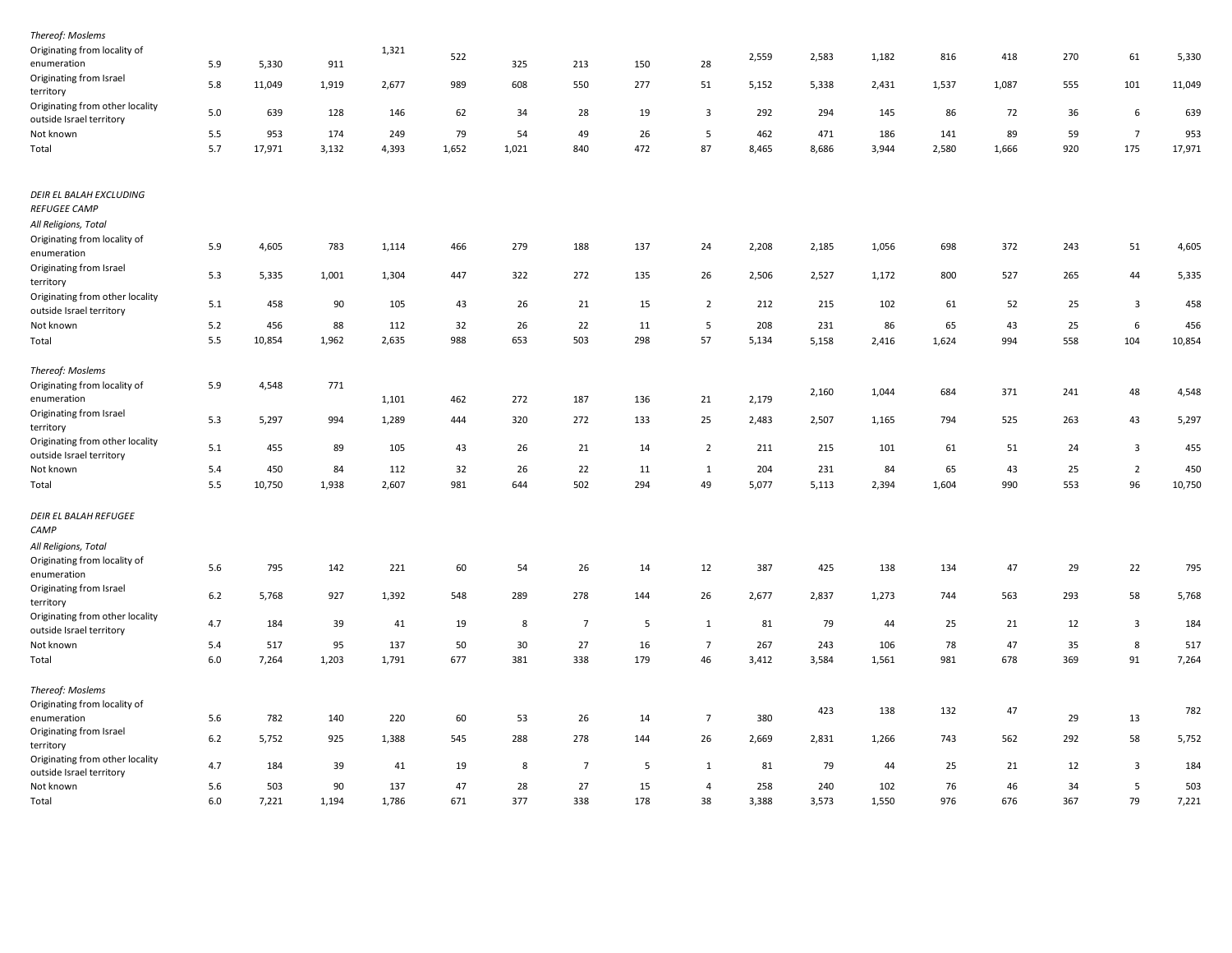| Christians                                                  |         |         |                |              |              |              |       |       |     |                |                |                         |                |              |       |     |            |
|-------------------------------------------------------------|---------|---------|----------------|--------------|--------------|--------------|-------|-------|-----|----------------|----------------|-------------------------|----------------|--------------|-------|-----|------------|
| Originating from locality of<br>enumeration                 | 4.0     | 4       | 1              | $\mathbf{1}$ |              | 1            |       |       |     | $\overline{2}$ | $\overline{2}$ |                         | $\overline{2}$ |              |       |     |            |
| Originating from Israel<br>territory                        | 5.0     | 5       | $\overline{1}$ |              | $\mathbf{1}$ |              |       |       |     | $\mathbf{1}$   | 1              | $\overline{\mathbf{3}}$ |                | $\mathbf{1}$ |       |     | $\sqrt{5}$ |
| Originating from other locality<br>outside Israel territory | 0.0     |         |                |              |              |              |       |       |     |                |                |                         |                |              |       |     |            |
| Not known                                                   | 0.0     |         |                |              |              |              |       |       |     |                |                |                         |                |              |       |     |            |
| Total                                                       | 4.5     | 9       | $\overline{2}$ | $\mathbf{1}$ | $\mathbf{1}$ | $\mathbf{1}$ |       |       |     | 3              | $\overline{3}$ | $\overline{3}$          | $\overline{2}$ | $\mathbf{1}$ |       |     | 9          |
| <b>GAZA TOTAL</b>                                           |         |         |                |              |              |              |       |       |     |                |                |                         |                |              |       |     |            |
| All Religions, Total                                        |         |         |                |              |              |              |       |       |     |                |                |                         |                |              |       |     |            |
| Originating from locality of<br>enumeration                 | 6.1     | 55,896  | 9,162          | 14,429       | 6,117        | 3,358        | 2,408 | 1,529 | 198 | 28,039         | 27,281         | 12,831                  | 7,826          | 5,026        | 2,775 | 366 | 56,105     |
| Originating from Israel<br>territory                        | $6.0\,$ | 53,650  | 8,873          | 14,476       | 4,847        | 3,525        | 2,209 | 1,170 | 151 | 26,378         | 27,464         | 11,570                  | 7,745          | 4,586        | 2,275 | 282 | 53,922     |
| Originating from other locality<br>outside Israel territory | 5.5     | 4,570   | 837            | 1,149        | 536          | 260          | 254   | 100   | 20  | 2,319          | 2,169          | 1,146                   | 637            | 528          | 208   | 43  | 4,731      |
| Not known                                                   | 4.9     | 3,481   | 710            | 831          | 336          | 204          | 155   | 98    | 23  | 1,647          | 1,644          | 796                     | 498            | 344          | 193   | 39  | 3,514      |
| Total                                                       | 6.0     | 117,597 | 19,582         | 30,885       | 11,836       | 7,347        | 5,026 | 2,897 | 392 | 58,383         | 58,558         | 26,343                  | 16,706         | 10,484       | 5,451 | 730 | 118,272    |
| Thereof: Moslems                                            |         |         |                |              |              |              |       |       |     |                |                |                         |                |              |       |     |            |
| Originating from locality of<br>enumeration                 | 6.1     | 54,874  | 8,947          | 14,257       | 6,006        | 3,271        | 2,324 | 1,496 | 195 | 27,549         | 26,941         | 12,585                  | 7,627          | 4,858        | 2,709 | 359 | 55,079     |
| Originating from Israel<br>territory                        | 6.1     | 53,016  | 8,745          | 14,335       | 4,782        | 3,465        | 2,176 | 1,153 | 151 | 26,062         | 27,198         | 11,420                  | 7,625          | 4,523        | 2,243 | 279 | 53,288     |
| Originating from other locality<br>outside Israel territory | 5.6     | 4,331   | 779            | 1,103        | 521          | 240          | 236   | 95    | 15  | 2,210          | 2,073          | 1,079                   | 589            | 495          | 197   | 37  | 4,470      |
| Not known                                                   | 4.9     | 3,376   | 683            | 812          | 326          | 195          | 145   | 92    | 19  | 1,589          | 1,606          | 774                     | 485            | 324          | 185   | 33  | 3,407      |
| Total                                                       | 6.0     | 115,597 | 19,154         | 30,507       | 11,635       | 7,171        | 4,881 | 2,836 | 380 | 57,410         | 57,818         | 25,858                  | 16,326         | 10,200       | 5,334 | 708 | 116,244    |
| GAZA EXCLUDING REFUGEE CAMP                                 |         |         |                |              |              |              |       |       |     |                |                |                         |                |              |       |     |            |
| All Religions, Total                                        |         |         |                |              |              |              |       |       |     |                |                |                         |                |              |       |     |            |
| Originating from locality of<br>enumeration                 | 6.1     | 54,063  | 8,805          | 13,934       | 5,959        | 3,261        | 2,344 | 1,480 | 179 | 27,157         | 26,330         | 12,465                  | 7,592          | 4,874        | 2,672 | 336 | 54,269     |
| Originating from Israel<br>territory                        | 5.9     | 26,309  | 4,428          | 6,797        | 2,642        | 1,883        | 1,156 | 524   | 76  | 13,078         | 12,993         | 6,143                   | 4,004          | 2,320        | 985   | 136 | 26,581     |
| Originating from other locality<br>outside Israel territory | 5.5     | 3,976   | 724            | 989          | 481          | 239          | 235   | 87    | 20  | 2,051          | 1,844          | 1,025                   | 570            | 477          | 181   | 40  | 4,137      |
| Not known                                                   | 5.1     | 2,773   | 539            | 677          | 277          | 172          | 129   | 79    | 18  | 1,352          | 1,312          | 625                     | 411            | 282          | 145   | 31  | 2,806      |
| Total                                                       | 6.0     | 87,121  | 14,496         | 22,397       | 9,359        | 5,555        | 3,864 | 2,170 | 293 | 43,638         | 42,479         | 20,258                  | 12,577         | 7,953        | 3,983 | 543 | 87,793     |
| Thereof: Moslems                                            |         |         |                |              |              |              |       |       |     |                |                |                         |                |              |       |     |            |
| Originating from locality of<br>enumeration                 | 6.2     | 53,082  | 8,603          | 13,771       | 5,854        | 3,180        | 2,261 | 1,447 | 177 | 26,690         | 26,006         | 12,228                  | 7,405          | 4,709        | 2,606 | 330 | 53,284     |
| Originating from Israel<br>territory                        | 6.0     | 25,825  | 4,331          | 6,700        | 2,594        | 1,833        | 1,131 | 511   | 76  | 12,845         | 12,802         | 6,026                   | 3,906          | 2,269        | 961   | 133 | 26,097     |
| Originating from other locality<br>outside Israel territory | 5.6     | 3,763   | 671            | 949          | 467          | 221          | 219   | 83    | 15  | 1,954          | 1,763          | 961                     | 526            | 447          | 171   | 34  | 3,902      |
| Not known                                                   | 5.2     | 2,704   | 518            | 668          | 272          | 164          | 121   | 75    | 14  | 1,314          | 1,290          | 614                     | 400            | 266          | 140   | 25  | 2,735      |
| Total                                                       | 6.0     | 85,374  | 14,123         | 22,088       | 9,187        | 5,398        | 3,732 | 2,116 | 282 | 42,803         | 41,861         | 19,829                  | 12,237         | 7,691        | 3,878 | 522 | 86,018     |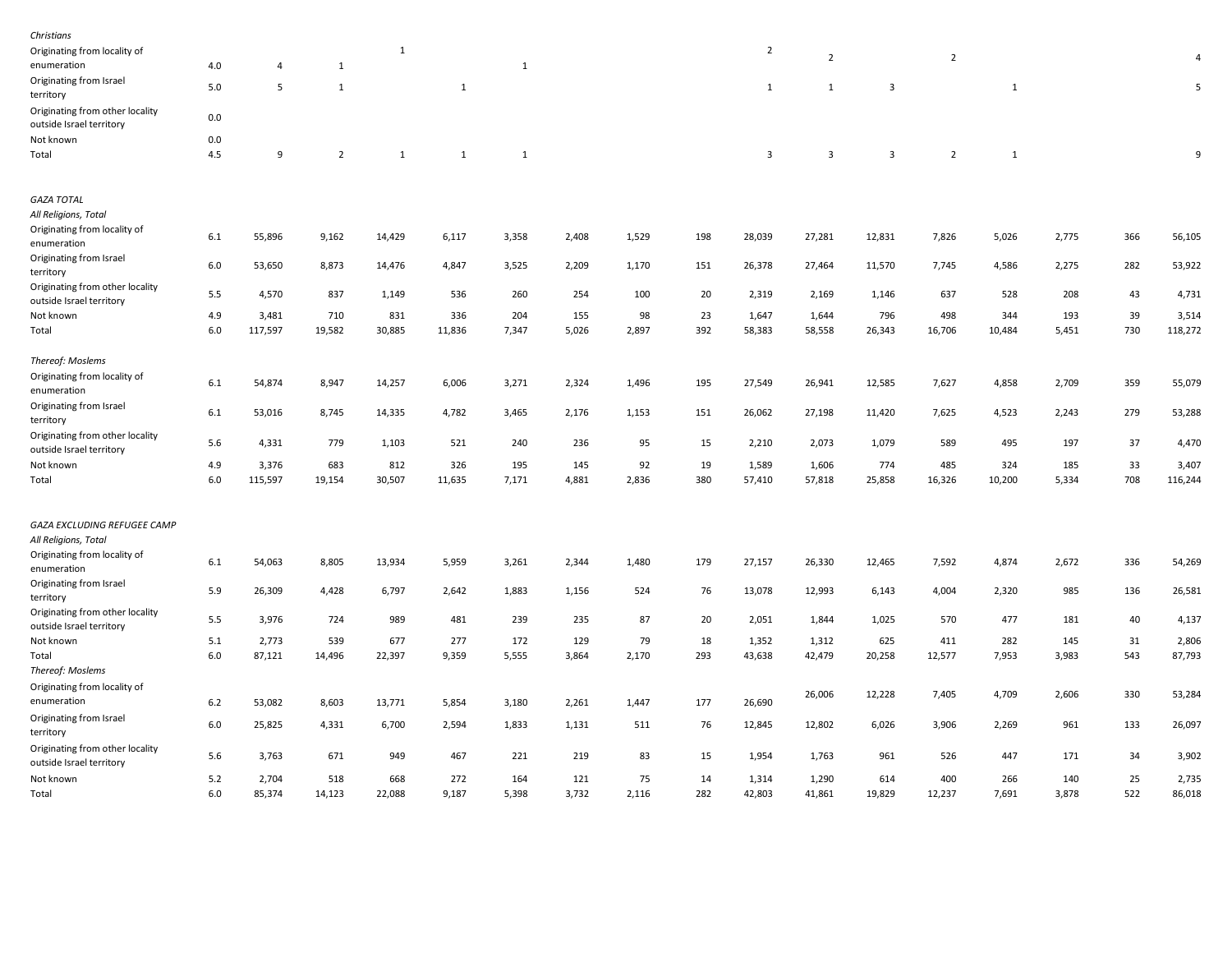| GAZA REFUGEE CAMP                                           |         |        |       |        |       |       |       |       |                |        |        |       |       |       |       |                         |        |
|-------------------------------------------------------------|---------|--------|-------|--------|-------|-------|-------|-------|----------------|--------|--------|-------|-------|-------|-------|-------------------------|--------|
| All Religions, Total                                        |         |        |       |        |       |       |       |       |                |        |        |       |       |       |       |                         |        |
| Originating from locality of<br>enumeration                 | 5.1     | 1,833  | 357   | 495    | 158   | 97    | 64    | 49    | 19             | 882    | 951    | 366   | 234   | 152   | 103   | 30                      | 1,836  |
| Originating from Israel<br>territory                        | 6.2     | 27,341 | 4,445 | 7,679  | 2,205 | 1,642 | 1,053 | 646   | 75             | 13,300 | 14,471 | 5,427 | 3,741 | 2,266 | 1,290 | 146                     | 27,341 |
| Originating from other locality<br>outside Israel territory | 5.3     | 594    | 113   | 160    | 55    | 21    | 19    | 13    |                | 268    | 325    | 121   | 67    | 51    | 27    | $\overline{\mathbf{3}}$ | 594    |
| Not known                                                   | 4.1     | 708    | 171   | 154    | 59    | 32    | 26    | 19    | 5              | 295    | 332    | 171   | 87    | 62    | 48    | 8                       | 708    |
| Total                                                       | 6.0     | 30,476 | 5,086 | 8,488  | 2,477 | 1,792 | 1,162 | 727   | 99             | 14,745 | 16,079 | 6,085 | 4,129 | 2,531 | 1,468 | 187                     | 30,479 |
| Thereof: Moslems                                            |         |        |       |        |       |       |       |       |                |        |        |       |       |       |       |                         |        |
| Originating from locality of                                |         |        |       |        |       |       |       |       |                |        | 935    | 357   | 222   | 149   | 103   |                         | 1,795  |
| enumeration                                                 | 5.2     | 1,792  | 344   | 486    | 152   | 91    | 63    | 49    | 18             | 859    |        |       |       |       |       | 29                      |        |
| Originating from Israel<br>territory                        | 6.2     | 27,191 | 4,414 | 7,635  | 2,188 | 1,632 | 1,045 | 642   | 75             | 13,217 | 14,396 | 5,394 | 3,719 | 2,254 | 1,282 | 146                     | 27,191 |
| Originating from other locality<br>outside Israel territory | 5.3     | 568    | 108   | 154    | 54    | 19    | 17    | 12    |                | 256    | 310    | 118   | 63    | 48    | 26    | $\overline{\mathbf{3}}$ | 568    |
| Not known                                                   | 4.1     | 672    | 165   | 144    | 54    | 31    | 24    | 17    | 5              | 275    | 316    | 160   | 85    | 58    | 45    | 8                       | 672    |
| Total                                                       | $6.0\,$ | 30,223 | 5,031 | 8,419  | 2,448 | 1,773 | 1,149 | 720   | 98             | 14,607 | 15,957 | 6,029 | 4,089 | 2,509 | 1,456 | 186                     | 30,226 |
| JABALIYA TOTAL                                              |         |        |       |        |       |       |       |       |                |        |        |       |       |       |       |                         |        |
| All Religions, Total                                        |         |        |       |        |       |       |       |       |                |        |        |       |       |       |       |                         |        |
| Originating from locality of<br>enumeration                 | 5.4     | 8,953  | 1,651 | 2,413  | 871   | 567   | 325   | 261   | 36             | 4,473  | 4,518  | 1,829 | 1,316 | 708   | 522   | 62                      | 8,955  |
| Originating from Israel<br>territory                        | 6.1     | 30,222 | 4,984 | 8,187  | 2,636 | 1,764 | 1,231 | 727   | 88             | 14,633 | 15,744 | 6,099 | 4,351 | 2,617 | 1,457 | 174                     | 30,442 |
| Originating from other locality<br>outside Israel territory | 5.3     | 1,684  | 317   | 461    | 165   | 85    | 70    | 51    | $\overline{2}$ | 834    | 850    | 353   | 228   | 156   | 102   | $\overline{7}$          | 1,696  |
| Not known                                                   | 5.1     | 2,455  | 483   | 666    | 211   | 129   | 111   | 67    | 18             | 1,202  | 1,252  | 505   | 330   | 238   | 148   | 38                      | 2,511  |
| Total                                                       | 5.8     | 43,314 | 7,435 | 11,727 | 3,883 | 2,545 | 1,737 | 1,106 | 144            | 21,142 | 22,364 | 8,786 | 6,225 | 3,719 | 2,229 | 281                     | 43,604 |
| Thereof: Moslems                                            |         |        |       |        |       |       |       |       |                |        |        |       |       |       |       |                         |        |
| Originating from locality of<br>enumeration                 | 5.4     | 8,885  | 1,637 | 2,397  | 869   | 554   | 325   | 260   | 36             | 4,441  | 4,483  | 1,824 | 1,291 | 707   | 521   | 61                      | 8,887  |
| Originating from Israel<br>territory                        | $6.1\,$ | 30,083 | 4,958 | 8,155  | 2,623 | 1,755 | 1,226 | 721   | 88             | 14,568 | 15,678 | 6,065 | 4,334 | 2,607 | 1,447 | 172                     | 30,303 |
| Originating from other locality<br>outside Israel territory | 5.3     | 1,671  | 315   | 458    | 163   | 85    | 70    | 50    | $\overline{2}$ | 828    | 845    | 348   | 228   | 154   | 101   | $\overline{7}$          | 1,683  |
| Not known                                                   | 5.1     | 2,424  | 474   | 659    | 208   | 128   | 110   | 65    | 17             | 1,187  | 1,237  | 500   | 327   | 237   | 142   | 37                      | 2,480  |
| Total                                                       | 5.8     | 43,063 | 7,384 | 11,669 | 3,863 | 2,522 | 1,731 | 1,096 | 143            | 21,024 | 22,243 | 8,737 | 6,180 | 3,705 | 2,211 | 277                     | 43,353 |
| JABALIYA EXCLUDING REFUGEE CAMP                             |         |        |       |        |       |       |       |       |                |        |        |       |       |       |       |                         |        |
| All Religions, Total                                        |         |        |       |        |       |       |       |       |                |        |        |       |       |       |       |                         |        |
| Originating from locality of<br>enumeration                 | 5.4     | 7,641  | 1,406 | 2,065  | 755   | 483   | 282   | 224   | 26             | 3,835  | 3,848  | 1,562 | 1,107 | 617   | 459   | 48                      | 7,641  |
| Originating from Israel<br>territory                        | 5.7     | 2,231  | 393   | 575    | 187   | 126   | 113   | 51    | 6              | 1,058  | 1,137  | 433   | 321   | 216   | 113   | 11                      | 2,231  |
| Originating from other locality<br>outside Israel territory | 5.8     | 439    | 76    | 121    | 38    | 19    | 26    | 11    |                | 215    | 223    | 86    | 57    | 46    | 25    | $\overline{2}$          | 439    |
| Not known                                                   | 4.0     | 197    | 49    | 50     | 16    | 6     | 11    | 11    | 1              | 95     | 84     | 48    | 18    | 28    | 18    | 1                       | 197    |
| Total                                                       | 5.5     | 10,508 | 1,924 | 2,811  | 996   | 634   | 432   | 297   | 33             | 5,203  | 5,292  | 2,129 | 1,503 | 907   | 615   | 62                      | 10,508 |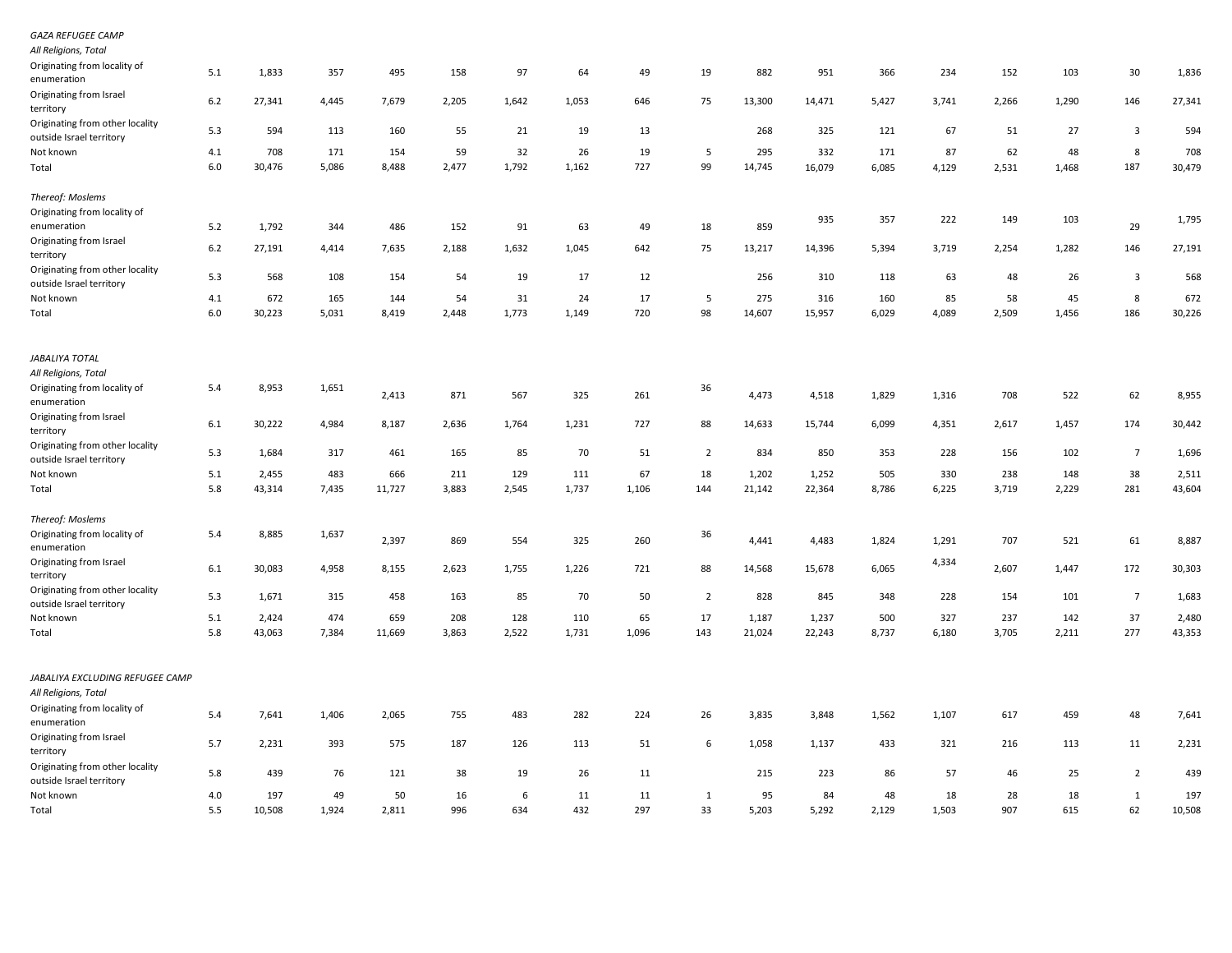| Thereof: Moslems                                            |     |        |       |       |       |                |       |                |                         |        |        |       |       |       |                |                         |        |
|-------------------------------------------------------------|-----|--------|-------|-------|-------|----------------|-------|----------------|-------------------------|--------|--------|-------|-------|-------|----------------|-------------------------|--------|
| Originating from locality of<br>enumeration                 | 5.4 | 7,593  | 1,397 | 2,054 | 753   | 475            | 282   | 223            | 26                      | 3,813  | 3,823  | 1,557 | 1,092 | 616   | 458            | 47                      | 7,593  |
| Originating from Israel<br>territory                        | 5.7 | 2,230  | 392   | 575   | 187   | 126            | 113   | 51             | 6                       | 1,058  | 1,137  | 433   | 321   | 216   | 112            | 11                      | 2,230  |
| Originating from other locality<br>outside Israel territory | 5.8 | 439    | 76    | 121   | 38    | 19             | 26    | 11             |                         | 215    | 223    | 86    | 57    | 46    | 25             | $\overline{2}$          | 439    |
| Not known                                                   | 4.0 | 189    | 47    | 49    | 16    | 6              | 10    | 11             |                         | 92     | 80     | 46    | 18    | 27    | 18             |                         | 189    |
| Total                                                       | 5.5 | 10,451 | 1,912 | 2,799 | 994   | 626            | 431   | 296            | 32                      | 5,178  | 5,263  | 2,122 | 1,488 | 905   | 613            | 60                      | 10,451 |
| JABALIYA REFUGEE CAMP                                       |     |        |       |       |       |                |       |                |                         |        |        |       |       |       |                |                         |        |
| All Religions, Total                                        |     |        |       |       |       |                |       |                |                         |        |        |       |       |       |                |                         |        |
| Originating from locality of<br>enumeration                 | 5.4 | 1,312  | 245   | 348   | 116   | 84             | 43    | 37             | 10                      | 638    | 670    | 267   | 209   | 91    | 63             | 14                      | 1,314  |
| Originating from Israel<br>territory                        | 6.1 | 27,991 | 4,591 | 7,612 | 2,449 | 1,638          | 1,118 | 676            | 82                      | 13,575 | 14,607 | 5,666 | 4,030 | 2,401 | 1,344          | 163                     | 28,211 |
| Originating from other locality                             | 5.2 | 1,245  | 241   | 340   | 127   | 66             | 44    | 40             | $\overline{2}$          | 619    | 627    | 267   | 171   | 110   | 77             | 5                       | 1,257  |
| outside Israel territory<br>Not known                       | 5.2 | 2,258  | 434   | 616   | 195   | 123            | 100   | 56             | 17                      | 1,107  | 1,168  | 457   | 312   | 210   | 130            | 37                      | 2,314  |
| Total                                                       | 6.0 | 32,806 | 5,511 | 8,916 | 2,887 | 1,911          | 1,305 | 809            | 111                     | 15,939 | 17,072 | 6,657 | 4,722 | 2,812 | 1,614          | 219                     | 33,096 |
| Thereof: Moslems                                            |     |        |       |       |       |                |       |                |                         |        |        |       |       |       |                |                         |        |
| Originating from locality of<br>enumeration                 | 5.4 | 1,292  | 240   | 343   | 116   | 79             | 43    | 37             | 10                      | 628    | 660    | 267   | 199   | 91    | 63             | 14                      | 1,294  |
| Originating from Israel<br>territory                        | 6.1 | 27,853 | 4,566 | 7,580 | 2,436 | 1,629          | 1,113 | 670            | 82                      | 13,510 | 14,541 | 5,632 | 4,013 | 2,391 | 1,335          | 161                     | 28,073 |
| Originating from other locality<br>outside Israel territory | 5.2 | 1,232  | 239   | 337   | 125   | 66             | 44    | 39             | $\overline{2}$          | 613    | 622    | 262   | 171   | 108   | 76             | 5                       | 1,244  |
| Not known                                                   | 5.2 | 2,235  | 427   | 610   | 192   | 122            | 100   | 54             | 17                      | 1,095  | 1,157  | 454   | 309   | 210   | 124            | 37                      | 2,291  |
| Total                                                       | 6.0 | 32,612 | 5,472 | 8,870 | 2,869 | 1,896          | 1,300 | 800            | 111                     | 15,846 | 16,980 | 6,615 | 4,692 | 2,800 | 1,598          | 217                     | 32,902 |
| <b>LARGE VILLAGES</b>                                       |     |        |       |       |       |                |       |                |                         |        |        |       |       |       |                |                         |        |
| All Religions, Total                                        |     |        |       |       |       |                |       |                |                         |        |        |       |       |       |                |                         |        |
| Originating from locality of<br>enumeration                 | 5.5 | 4,490  | 818   | 1,200 | 368   | 253            | 146   | 167            | 18                      | 2,152  | 2,318  | 900   | 604   | 341   | 289            | 38                      | 4,490  |
| Originating from Israel<br>territory                        | 6.2 | 2,649  | 429   | 711   | 201   | 140            | 136   | 54             | 12                      | 1,254  | 1,444  | 493   | 358   | 234   | 105            | 15                      | 2,649  |
| Originating from other locality<br>outside Israel territory | 5.1 | 241    | 47    | 54    | 15    | $\overline{7}$ | 15    | 11             | $\overline{2}$          | 104    | 117    | 38    | 28    | 35    | 20             | $\overline{\mathbf{3}}$ | 241    |
| Not known                                                   | 5.2 | 181    | 35    | 42    | 22    | 9              | 6     | $\overline{3}$ | $\overline{\mathbf{3}}$ | 85     | 90     | 42    | 21    | 15    | 9              | $\overline{4}$          | 181    |
| Total                                                       | 5.7 | 7,561  | 1,329 | 2,007 | 606   | 409            | 303   | 235            | 35                      | 3,595  | 3,969  | 1,473 | 1,011 | 625   | 423            | 60                      | 7,561  |
| Thereof: Moslems                                            |     |        |       |       |       |                |       |                |                         |        |        |       |       |       |                |                         |        |
| Originating from locality of<br>enumeration                 | 5.5 | 4,439  | 808   | 1,189 | 364   | 246            | 146   | 166            | 16                      | 2,127  | 2,295  | 892   | 592   | 336   | 288            | 36                      | 4,439  |
| Originating from Israel<br>territory                        | 6.2 | 2,638  | 427   | 706   | 200   | 140            | 135   | 54             | 12                      | 1,247  | 1,438  | 492   | 356   | 232   | 105            | 15                      | 2,638  |
| Originating from other locality<br>outside Israel territory | 5.1 | 241    | 47    | 54    | 15    | $\overline{7}$ | 15    | 11             | $\overline{2}$          | 104    | 117    | 38    | 28    | 35    | 20             | $\overline{\mathbf{3}}$ | 241    |
| Not known                                                   | 5.3 | 169    | 32    | 42    | 22    | 8              | 6     | $\overline{2}$ | 1                       | 81     | 87     | 41    | 20    | 12    | $\overline{7}$ | $\overline{2}$          | 169    |
| Total                                                       | 5.7 | 7,487  | 1,314 | 1,991 | 601   | 401            | 302   | 233            | 31                      | 3,559  | 3,937  | 1,463 | 996   | 615   | 420            | 56                      | 7,487  |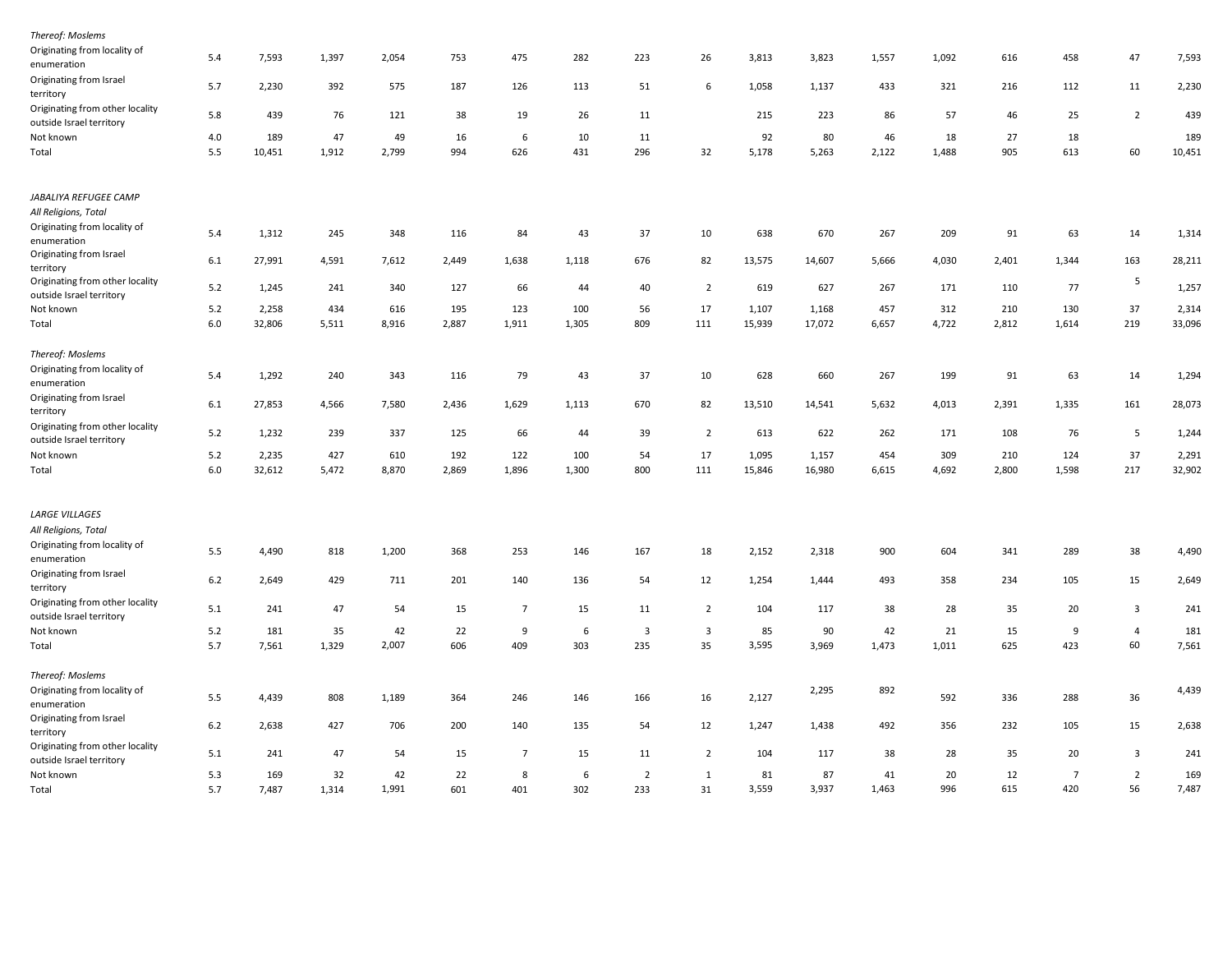| SMALL VILLAGES                                                            |     |        |       |        |                |              |       |     |                |        |        |       |       |       |       |                |        |
|---------------------------------------------------------------------------|-----|--------|-------|--------|----------------|--------------|-------|-----|----------------|--------|--------|-------|-------|-------|-------|----------------|--------|
| All Religions, Total                                                      |     |        |       |        |                |              |       |     |                |        |        |       |       |       |       |                |        |
| Originating from locality of<br>enumeration                               | 5.8 | 17,791 | 3,047 | 4,799  | 1,522          | 1,169        | 646   | 527 | 79             | 8,742  | 9,080  | 3,586 | 2,665 | 1,413 | 915   | 132            | 17,791 |
| Originating from Israel<br>territory                                      | 5.4 | 6,747  | 1,252 | 1,702  | 638            | 439          | 324   | 170 | 30             | 3,303  | 3,235  | 1,498 | 1,030 | 625   | 309   | 50             | 6,747  |
| Originating from other locality<br>outside Israel territory               | 5.5 | 1,849  | 336   | 499    | 171            | 85           | 88    | 88  | 6              | 937    | 901    | 378   | 245   | 166   | 146   | 13             | 1,849  |
| Not known                                                                 | 5.0 | 888    | 178   | 219    | 82             | 49           | 45    | 29  | 19             | 443    | 425    | 185   | 127   | 75    | 50    | 26             | 888    |
| Total                                                                     | 5.7 | 27,275 | 4,813 | 7,219  | 2,413          | 1,742        | 1,103 | 814 | 134            | 13,425 | 13,641 | 5,647 | 4,067 | 2,279 | 1,420 | 221            | 27,275 |
| Thereof: Moslems                                                          |     |        |       |        |                |              |       |     |                |        |        |       |       |       |       |                |        |
| Originating from locality of<br>enumeration                               | 5.8 | 17,671 | 3,026 | 4,773  | 1,516          | 1,156        | 643   | 524 | 77             | 8,689  | 9,019  | 3,572 | 2,634 | 1,407 | 910   | 129            | 17,671 |
| Originating from Israel<br>territory                                      | 5.4 | 6,733  | 1,246 | 1,697  | 636            | 438          | 324   | 170 | 30             | 3,295  | 3,229  | 1,496 | 1,026 | 624   | 309   | 49             | 6,733  |
| Originating from other locality<br>outside Israel territory               | 5.5 | 1,833  | 333   | 495    | 171            | 84           | 87    | 87  | 6              | 930    | 892    | 378   | 241   | 165   | 145   | 12             | 1,833  |
| Not known                                                                 | 5.2 | 857    | 166   | 213    | 79             | 46           | 45    | 29  | 10             | 422    | 416    | 177   | 124   | 75    | 49    | 16             | 857    |
| Total                                                                     | 5.7 | 27,094 | 4,771 | 7,178  | 2,402          | 1,724        | 1,099 | 810 | 123            | 13,336 | 13,556 | 5,623 | 4,025 | 2,271 | 1,413 | 206            | 27,094 |
| REFUGEE CAMPS OUTSIDE<br><b>URBAN SETTLEMENTS</b><br>All Religions, Total |     |        |       |        |                |              |       |     |                |        |        |       |       |       |       |                |        |
| Originating from locality of                                              |     |        |       |        |                |              |       |     |                |        |        |       |       |       |       |                |        |
| enumeration                                                               | 4.7 | 2,510  | 539   | 658    | 229            | 181          | 86    | 52  | 15             | 1,221  | 1,274  | 513   | 422   | 175   | 104   | 22             | 2,510  |
| Originating from Israel<br>territory                                      | 5.9 | 33,719 | 5,747 | 8,764  | 2,935          | 1,893        | 1,597 | 839 | 148            | 16,176 | 16,843 | 7,241 | 4,558 | 3,289 | 1,567 | 281            | 33,779 |
| Originating from other locality<br>outside Israel territory               | 5.2 | 1,256  | 240   | 310    | 152            | 81           | 57    | 46  | 8              | 654    | 588    | 339   | 200   | 136   | 76    | 17             | 1,356  |
| Not known                                                                 | 4.6 | 1,562  | 341   | 369    | 123            | 81           | 65    | 42  | 27             | 707    | 723    | 350   | 194   | 156   | 96    | 43             | 1,562  |
| Total                                                                     | 5.7 | 39,047 | 6,867 | 10,101 | 3,439          | 2,236        | 1,805 | 979 | 198            | 18,758 | 19,428 | 8,443 | 5,374 | 3,756 | 1,843 | 363            | 39,207 |
| Thereof: Moslems                                                          |     |        |       |        |                |              |       |     |                |        |        |       |       |       |       |                |        |
| Originating from locality of                                              | 4.7 | 2,388  | 507   |        |                |              |       |     | 15             |        |        |       |       |       |       |                |        |
| enumeration                                                               |     |        |       | 629    | 223            | 157          | 85    | 49  |                | 1,158  | 1,219  | 501   | 373   | 172   | 101   | 22             | 2,388  |
| Originating from Israel<br>territory                                      | 5.9 | 33,607 | 5,721 | 8,736  | 2,919          | 1,891        | 1,588 | 838 | 148            | 16,120 | 16,796 | 7,214 | 4,548 | 3,270 | 1,562 | 277            | 33,667 |
| Originating from other locality<br>outside Israel territory               | 5.2 | 1,253  | 239   | 310    | 152            | 81           | 57    | 45  | $\overline{7}$ | 652    | 588    | 326   | 196   | 129   | 74    | 16             | 1,329  |
| Not known                                                                 | 4.7 | 1,528  | 325   | 361    | 121            | 81           | 65    | 42  | 17             | 687    | 711    | 344   | 191   | 154   | 96    | 32             | 1,528  |
| Total                                                                     | 5.7 | 38,776 | 6,792 | 10,036 | 3,415          | 2,210        | 1,795 | 974 | 187            | 18,617 | 19,314 | 8,385 | 5,308 | 3,725 | 1,833 | 347            | 38,912 |
| <b>NOMADS</b>                                                             |     |        |       |        |                |              |       |     |                |        |        |       |       |       |       |                |        |
| All Religions, Total                                                      |     |        |       |        |                |              |       |     |                |        |        |       |       |       |       |                |        |
| Originating from locality of<br>enumeration                               | 4.0 | 189    | 47    | 50     | 20             | 13           | 9     | 5   | $\mathbf{1}$   | 98     | 88     | 43    | 29    | 18    | 10    | $\mathbf{1}$   | 189    |
| Originating from Israel<br>territory                                      | 4.4 | 706    | 161   | 176    | 57             | 50           | 44    | 16  | 1              | 344    | 329    | 154   | 107   | 81    | 32    | $\overline{3}$ | 706    |
| Originating from other locality<br>outside Israel territory               | 4.8 | 24     | 5     | 8      | $\overline{2}$ | $\mathbf{1}$ | 3     |     |                | 14     | 14     | 6     | 1     | 3     |       |                | 24     |
| Not known                                                                 | 4.2 | 186    | 44    | 50     | 13             | 6            | 14    | 9   | 1              | 93     | 81     | 44    | 19    | 28    | 13    | $\mathbf{1}$   | 186    |
| Total                                                                     | 4.3 | 1,105  | 257   | 284    | 92             | 70           | 70    | 30  | $\overline{3}$ | 549    | 512    | 247   | 156   | 130   | 55    | 5              | 1,105  |
|                                                                           |     |        |       |        |                |              |       |     |                |        |        |       |       |       |       |                |        |